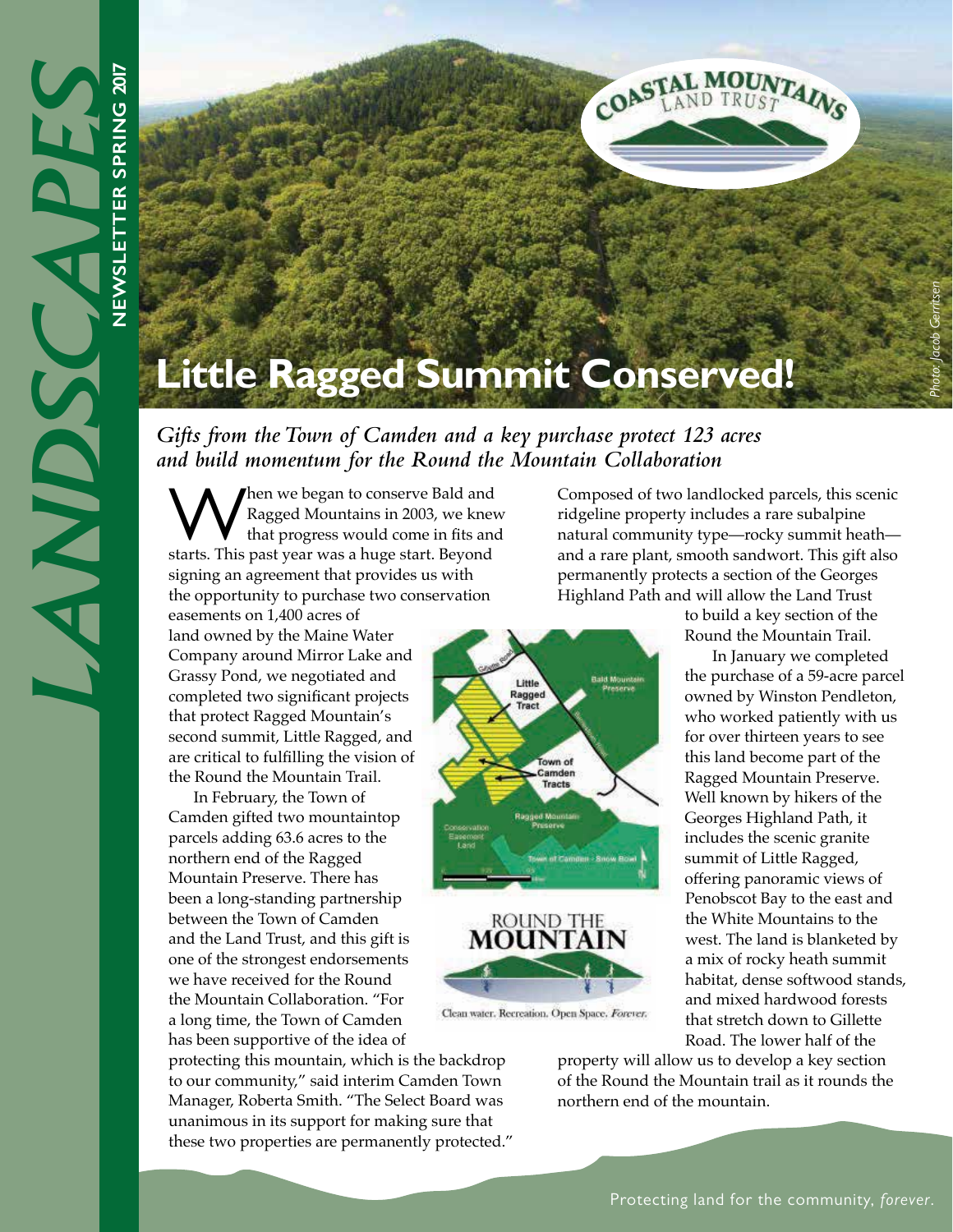

101 Mount Battie Street Camden, ME 04843 207-236-7091 ww. coastalmountains.org



Join us on Instagram! Share your photos at Join us on Instagram! Share your photos at www.instagram.com/coastal\_mountains\_land\_trust/ www.instagram.com/coastal\_mountains\_land\_trust/

### *Hands on the Mountain:*  **Ragged Mountain Trail Care Day**

Whether you like to hike, bike, run, ski, bird, or just enjoy being outside, please join us for a morning of work

maintaining the growing trail network on Ragged Mountain, with a celebratory lunch afterwards. We'll bring tools and materials, and you can bring positive energy, your friends, and work gloves! We'll split into

Saturday May 20, 9:00 am. Meet at Snow Bowl, catered lunch at 12:30 pm. RSVP to info@ coastalmountains.org

small groups to tackle projects on the Land Trust's trails, Camden Snow Bowl, and mountain bike trail system.

## *Rail Trail 5K: Fun Run Walk/Stroll —* **A Community Celebration**

Celebrate National Trails Day by joining us for the Rail Trail 5K Fun Run along the Passagassawakeag River in Belfast



on June 3 at 9:00 am. Starting near the Armistice Bridge, this inaugural Rail Trail 5K celebrates the completion of the scenic Belfast Rail Trail. Runners, joggers, walkers, wheel chairs, baby strollers, and dogs are all welcome! To register, visit our website at coastalmountains.org

### *Serving the communities of*

Rockport, Camden, Hope, Lincolnville, Northport, Belfast, Belmont, Morrill, Waldo, Swanville, Brooks, Knox, Searsport, Stockton Springs, and Prospect

### **BOARD OF DIRECTORS**

**President,** James A. Krosschell **Vice President,** Thomas R. Moore **Treasurer,** E. Daniel Johnson **Secretary,** Lys McLaughlin Pike

Roy J. Call, Courtney Collins, Valerie Foster, David D. Noble, Roger S. Rittmaster, Nicholas C. Ruffin, Darby C. Urey, Malcolm White

### **STAFF**

**Ian Stewart,** Executive Director **Kathy Young,** Development Director **Polly Jones,** Office Manager **Jackie Stratton,** Stewardship Project Manager **Hale Morrell,** Stewardship Project Manager **John Gioia,** Land Protection Coordinator



*LANDSCAPES*

ANDSCAPES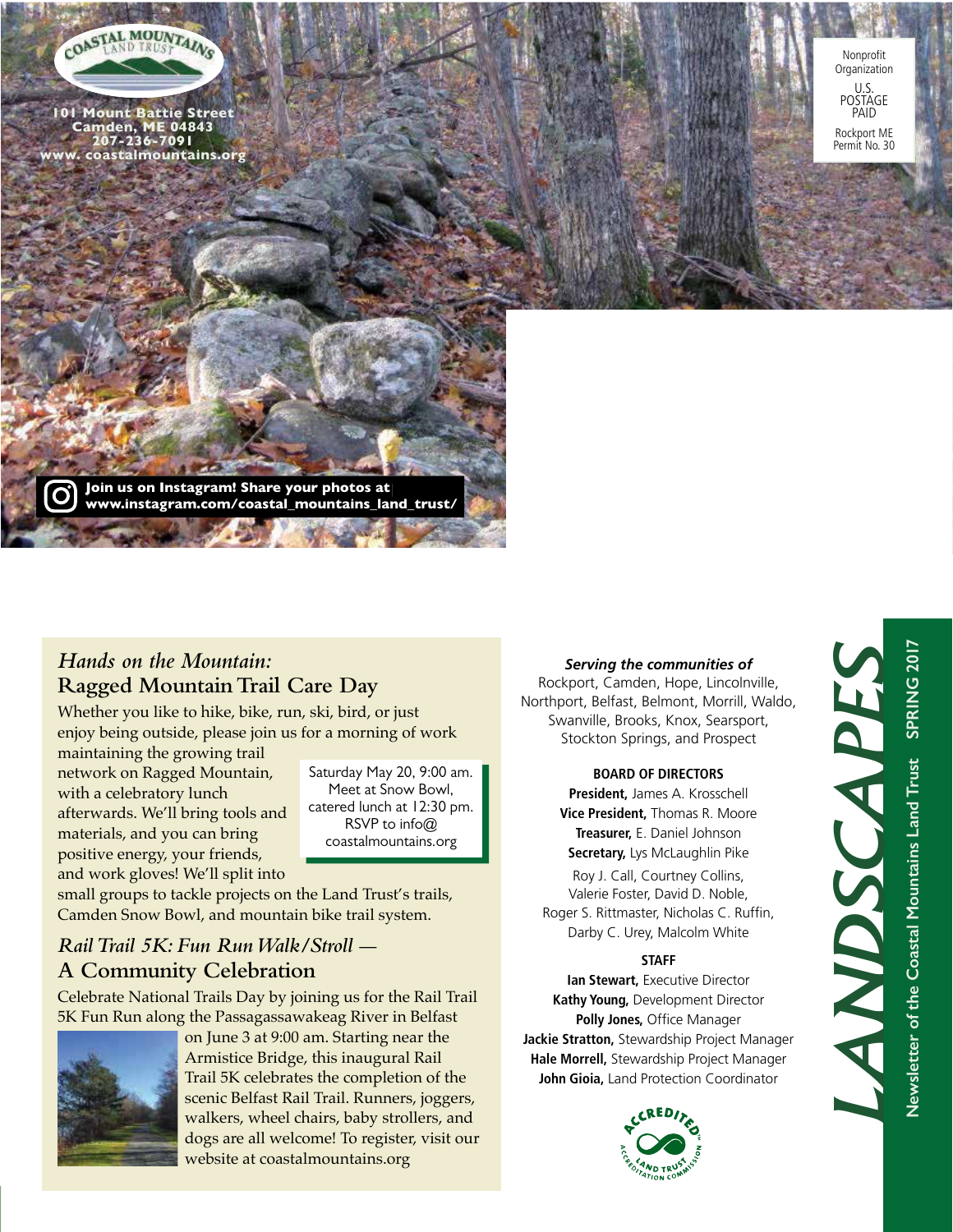## **SUPPORT**

# **Turn Your Passion into a Legacy**

Estate planning is a deeply personal activity. So much so that donors may not have shared their decisions with the intended recipients of their generosity. This was just the case recently when a long-time member passed away and we learned that she had put Coastal Mountains Land Trust in her will. In the words of her daughter, "She was a true philanthropist, giving her time and energy to so many things." We were one of four charities to receive a share of Audrey Post's estate. A lover of the outdoors who enjoyed exploring our trails, Audrey had a passion for land preservation and believed strongly enough in our mission that she was willing to generously include our organization in her estate plans.

At our Land Trust, we invite members to join our Summit Circle by letting us know of their intention to support our mission through their will. Planned gifts are powerful and enduring. Knowing your intentions means that we can thank you in person and keep you involved and informed about our work and progress. Annually, we invite the Summit Circle members to a gathering—this year we will take them on a boat ride on Penobscot Bay to enjoy the view of Ragged and Bald Mountains from the water.

There are many mechanisms to provide support for the work of the Land Trust—while you are living and after you are gone. We are happy to talk with you about any and all ideas you may have about how to maximize your ability to support your family and your charitable goals through estate planning.

Memorial giving is also important. Recently we have been honored to receive very generous gifts in memory of some incredible advocates for the land trust. Being nominated as the recipient "in lieu of flowers" offers another important way for families to recognize and encourage philanthropy to the cause that was special for their loved one. Special thanks to the family and friends of the following individuals who have sadly left our communities but not our hearts: Jack Higgins, Leonard Lookner, Cathy Morgan, Audrey Post, and Lois Dickson Rice.

# Letter from the Director Together for the Land

Over the past decade, my work with the Land Trust has provided the opportunity to talk about conservation with all kinds of people. I've sat at the table with snowmobile clubs, business leaders, farmers, poets, hunters, those newly arrived to Maine and those that have been here for generations. What I've learned is that one thing we all share is a love for this place and a desire to take care of it.

In the wake of this year's historic election, many have been asking how we, as a country and as individuals, can begin to bridge the divides that seem so apparent in our country. While there are many ways to approach this question, I think that land trusts—as local organizations focused on building and maintaining strong relationships between the land and the community—are uniquely positioned to help diverse groups of people work together. Land trusts can help change how we interact with the land, and perhaps even how we interact with one another.

Land conservation has been and will continue to be something most people in our country value. Nationally, large majorities have supported local and state-level conservation initiatives. Maine voters and legislators, when given the opportunity, have enthusiastically approved funding for Land for Maine's Future program five separate times between 1987 and 2012. In the fifteen towns we work in, from Rockport to Prospect, we enjoy a strong working relationship with local governments and local citizens. I think this is because of the broad consensus, that spans our political divide, that protecting our sense of place is crucially important to the well-being of our local communities. Recent collaborations with the City of Belfast on the Belfast Rail Trail and the Town of Camden on the Round the Mountain project (see front page) demonstrate the strong local support that benefits our Land Trust.

So, if you are looking to find a way to make a difference and to open a positive conversation with someone you don't always engage with, consider starting with a project on the land. Consider getting involved with the Land Trust by helping with a stewardship or land protection project and invite someone you don't always agree with to join you. Perhaps by working together on the land, something we *can* agree on, we can begin to find common ground.

la Stennt

Executive Director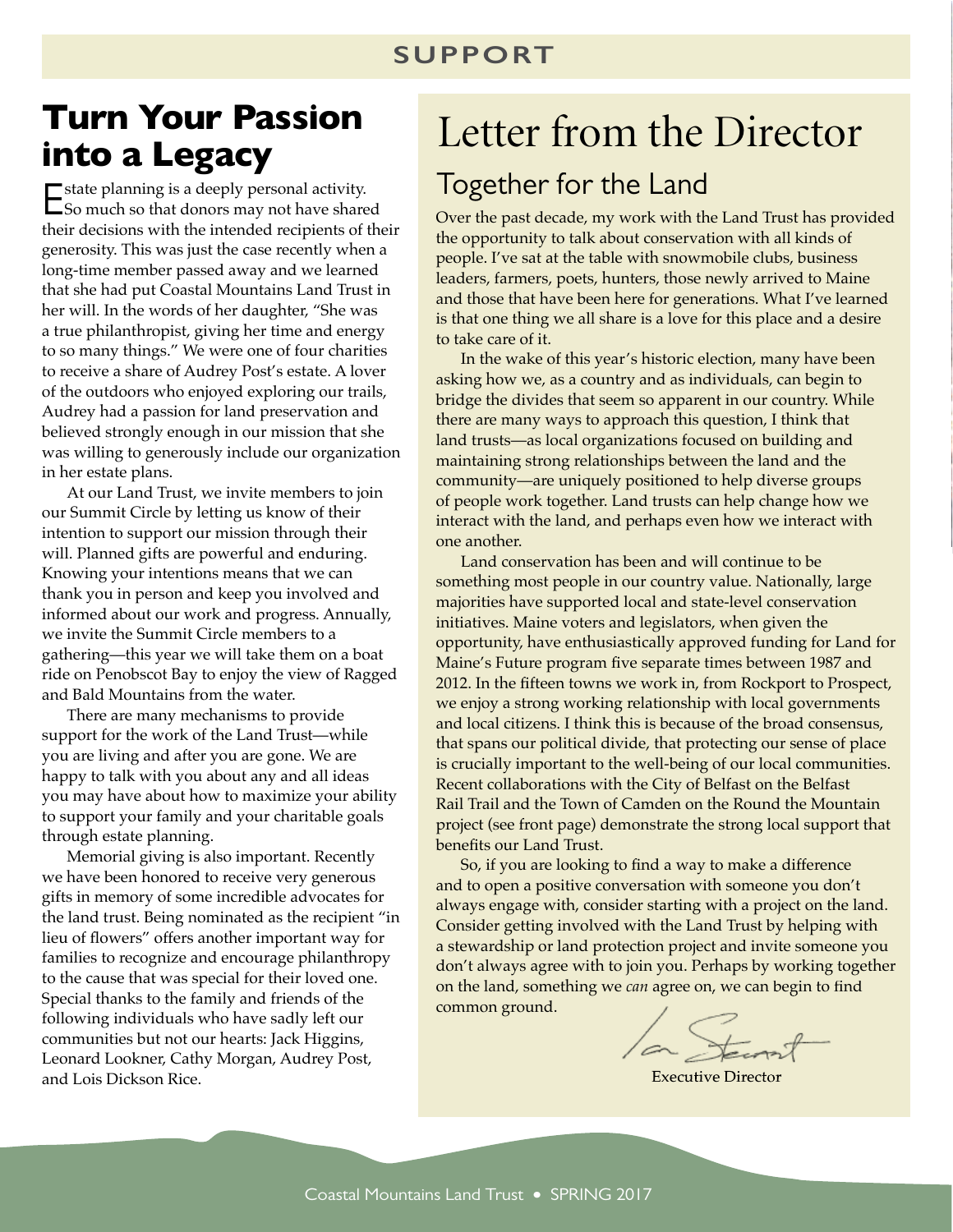## **LAND PROTECTION**



n 2010 Coastal Mountains Land Trust protected a<br>significant wildlife corridor along Main Stream when<br>Central Maine Power transferred ownership of 270 acres<br>of land in Stockton Springs and Prospect to the Land Trust. n 2010 Coastal Mountains Land Trust protected a significant wildlife corridor along Main Stream when Central Maine Power transferred ownership of 270 acres The Main Stream Preserve includes a two-mile stretch of Main Stream and large areas of riparian wetlands. Other significant features include prime habitat moose, bear,

bobcat and woodcock habitat as well as evidence of human settlement dating back to the 1800s. Hikers, naturalists, and hunters enjoy the property throughout the year.

Preserve Steward Tim Webster is committed to exploring the natural and human history of this property and is excited about sharing his extensive knowledge with others. After deciding he wanted to volunteer with the Land Trust, Tim chose to steward this property because he already knew and loved it—he roamed the property hunting and fishing and knew the diversity



*Volunteer Tim Webster looking for boundary pins.*

and making trails with a great group of people. Clearing boundaries is no easy task with seven miles of twisting and turning angles through young, dense fir stands. Fortunately, a tenacious volunteer crew was up to the challenge! The crew also did a fantastic job creating an easy-tomoderate, two-mile hiking trail. As

fox, partridge, woodcock, and even bobcat. Though he is fascinated by the ecology, what he finds most rewarding about stewarding the land has been clearing the boundaries

> the trail meanders through black cherry floodplain, hemlock groves, alder thickets, and grassy fields you will find Tim's favorite spot in one of the fir stands among large glacial erratics.

 We invite you to explore Main Stream and learn about its human and natural history. You can access the Preserve by turning onto the Harris Road off of Route One in Stockton Springs (across from Just Barb's restaurant). From the Harris

of habitat types and wildlife. He wanted to be a part of watching over the land.

Over the two years he has served as steward, Tim has seen evidence of beaver, deer, bear, moose, coyotes, Road take a left onto Green Valley Road, then the first right onto Old County Road, then the first left onto Sherer Road. Park along the side of the road, at the end of Sherer Road.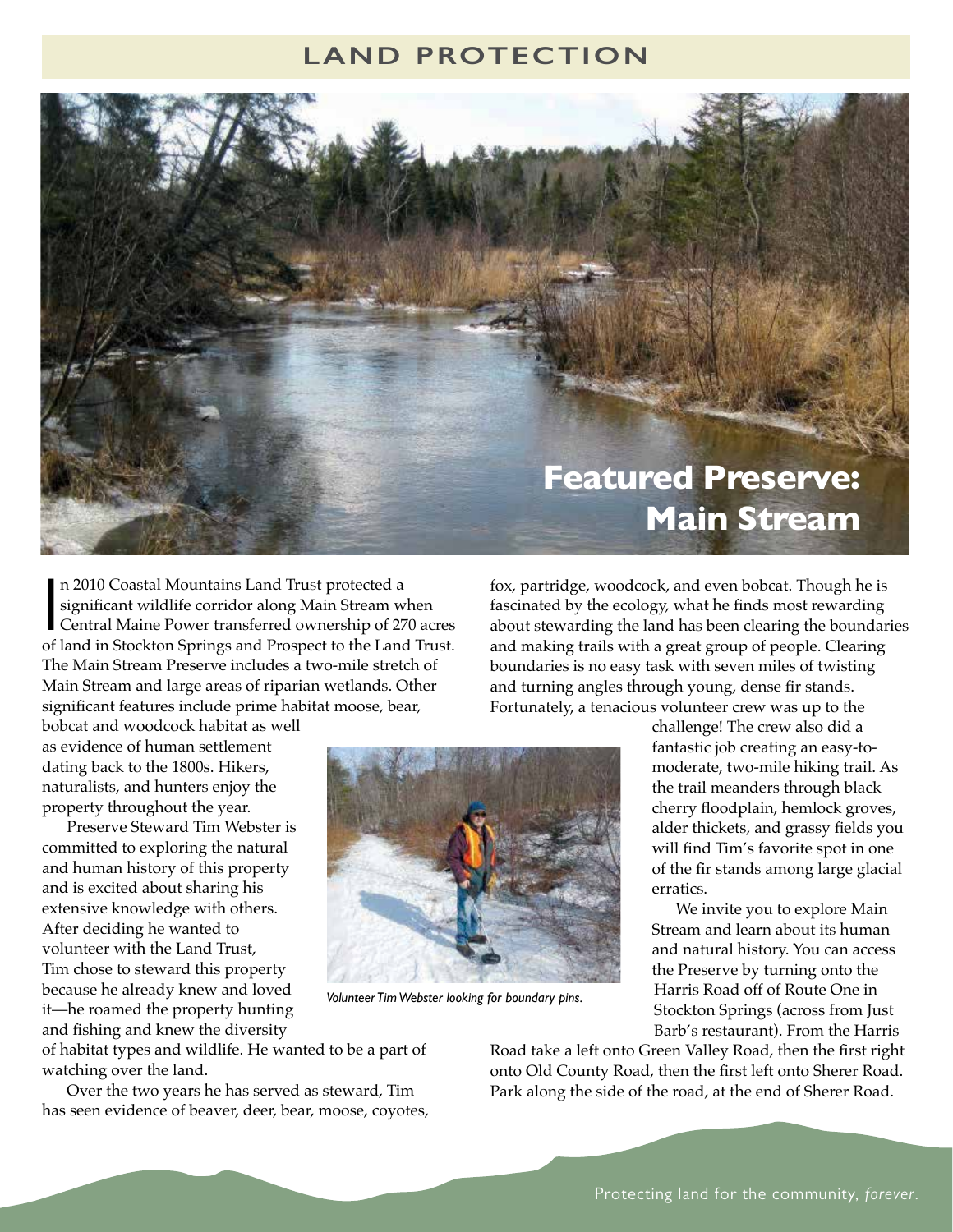### **STEWARDSHIP**

# **Wayfinding in the Woods**

Getting lost in the woods and<br>G then finding your way home is a great way to learn about the land. In the forest, it is not uncommon to lose one's path, confuse one place with another, or think to oneself, "Haven't I passed by here already?" The natural places we protect have few hard lines, corners, and intersections by which to orient yourself.

There is both an art and a science to finding one's way outdoors. Deer trails, bark scrapes, stream corridors, or just about any distinct natural feature can serve as reference points or navigation tools. New England's long history of human habitation and the evidence of past land use, including stone walls, foundation holes, and barb wire fencing are markers on the land that can also help you find your way.

As a Land Trust managing many miles of trails, we work with a range of signs, markings, and monuments to help the public and ourselves safely navigate through the environment.

One of the most basic goals of wayfinding is to get people out to interesting or scenic parts of our preserves and safely back home again. The Land Trust routinely marks and maintains many miles of lines to clearly identify the boundaries and trails of the conservation lands we've committed to steward in perpetuity. We have a variety of techniques to semi-permanently mark the land to help ourselves and the public find and follow our trails and boundaries.







**Trail Blazes:** For trail reassurance markers, we paint light blue dollarbill-sized blazes on trees. Blue was chosen by the hiking community almost a century ago, because of its contrast to both light and dark colored bark. If a preserve has multiple trails, we color-code each trail, using other colors like orange and red. Have you ever seen more than one marked blaze on a tree? Two blazes indicates a turn in the trail, with the top blaze pointing in the direction of travel.

**Cairns:** Cairns are deliberately stacked piles of stones, and have had many uses over the centuries. Once used for ceremonial purposes, as burial monuments, to locate buried items, and to mark geographic locations, we now use them to mark trails where blazing trees isn't possible. Cairns on trails work best when they are constructed by informed staff or volunteers. A 10' x 10' cairn on the summit of Bald Mountain was constructed many decades ago to indicate the summit's highest point.

**Boundaries:** Boundary lines are the most permanent and frequently found markers in the forest. With over 112 miles of boundary across our 30+ preserves, we blaze our property lines to clarify land ownership by cutting a small rectangular notch into the bark of a tree and painting it red. Some historic property boundaries may contain evidence of 100-year old blazes, now just a paint-free healed wound on the tree. A triple red blaze indicates a corner pin. Stone walls were historically built to clear pastures and hayfields, and to mark property boundaries. Small cairns and survey boundary pins are common corner markers.